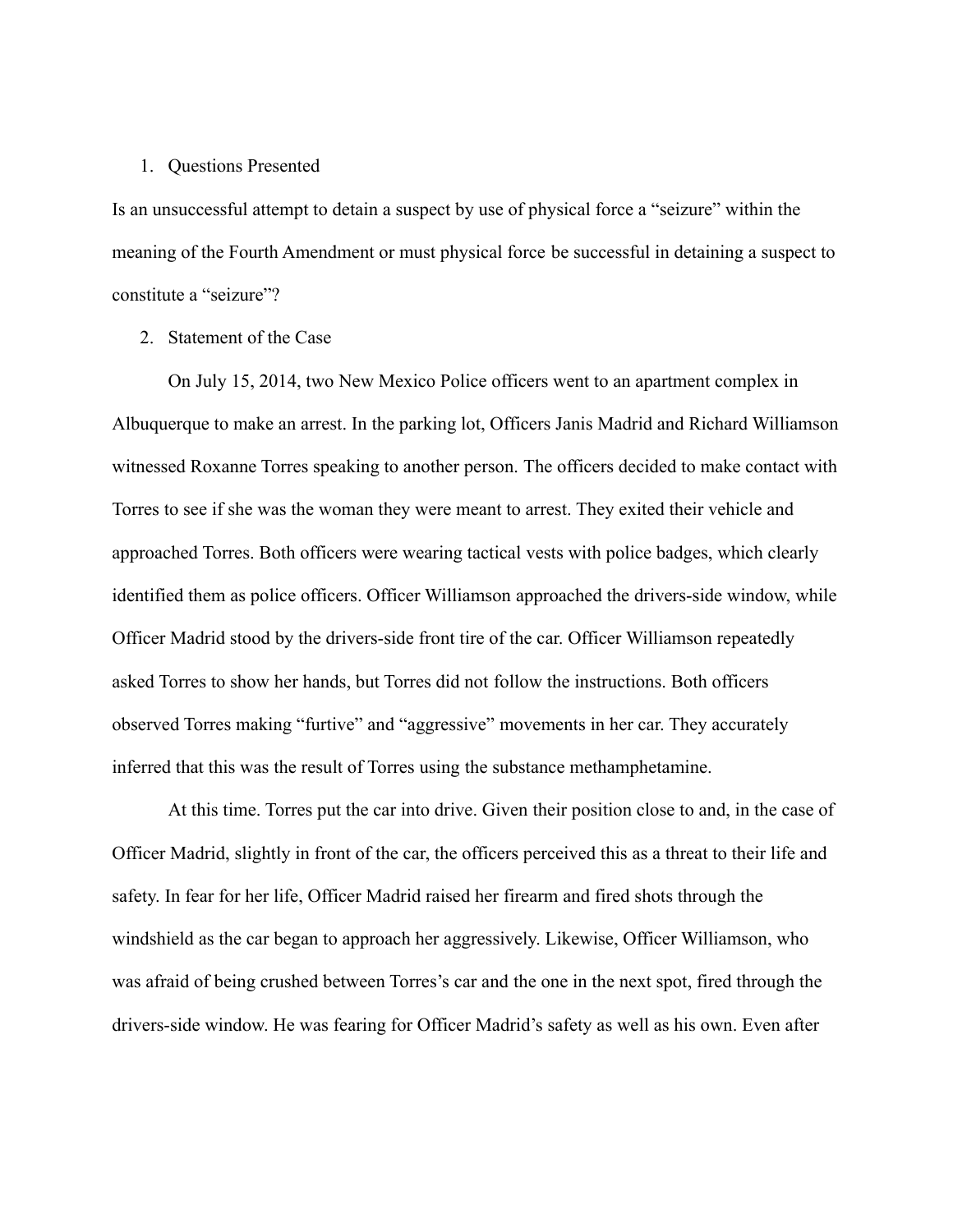two of these bullets struck Madrid, she did not slow or stop her vehicle. In fact, she continued to accelerate.

After colliding her car with another vehicle, Torres asked a bystander to call the police. As she had an outstanding arrest warrant, Torres decided not to remain on the scene, but rather stole another vehicle and continued to flee. She continued to drive for over 75 miles to Grants, New Mexico, and checked herself into the hospital. It was not until she was airlifted to another hospital that Torres would finally be apprehended by the police. Torres ultimately pled no contest to three crimes: fleeing from the police, assault of an officer, and stealing a vehicle.

Over two years later, on October 21, 2016, Torres filed a civil rights complaint against Officers Madrid and Williamson. The district court ruled that no seizure occurred, and as such Torres had no Fourth Amendment claim. In 2019, the U.S. Court of Appeals for the Third Circuit affirmed this decision, observing that, "despite being shot, Torres did not stop or otherwise submit to the officers' authority." For the reasons described in this brief, the U.S. Supreme Court should affirm the ruling of the Tenth Circuit.

## 3. Statement of Argument

Officers Madrid and Williamson did not "seize" Torres as defined in the Fourth Amendment. Torres was not physically restrained or under the control of the officers when she fled the scene.

## 4. Argument

- a. In accordance with the rulings of the lower courts, Torres was not seized at the time the shots were fired.
	- i. Under *Brendlin v. California*, the officers did not affect a seizure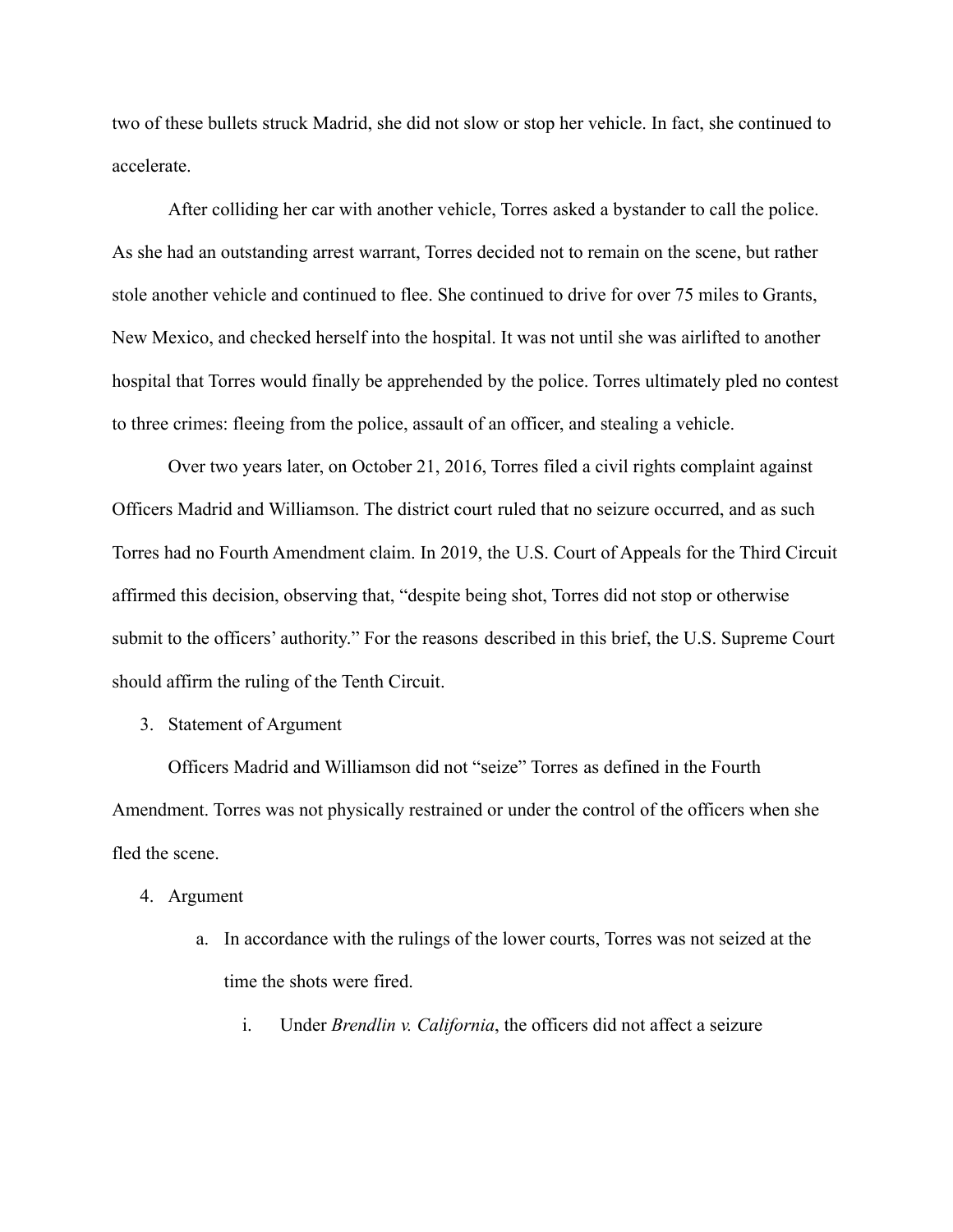- 1. A seizure is effected when an officer has restrained someone's movement.
- 2. In *Brower*, the Court ruled that a seizure occurs when "there is a governmental termination of freedom of movement through means intentionally applied". Additionally, this is the standard adhered to in *Brendlin*, which states that a seizure occurs when officers "terminate or restrain a person's freedom of movement".
- 3. In this case, after Ms. Torres was hit by the gunshots, she did not pause or hesitate in her flight, instead accelerating the car. After this, she drove 75 miles and was not apprehended until the next day. In no way did the police infringe upon Ms. Torres's freedom of movement.
- ii. The common law definition of an arrest under *California v. Hodari D.* does not dictate the outcome of this case
	- 1. According to *Whitehead v. Keyes*, "an officer effects an arrest of a person whom he has authority to arrest, by laying his hand on him for the purpose of arresting him, though he may not succeed in stopping and holding him."
	- 2. According to this definition, Ms. Torres's first interaction with the police is not an arrest for two reasons. First, the officers never laid their hands on Ms. Torres. Secondly, even if you can argue that the gunshots fulfill that requirement, the officers did not fire their guns for the purpose of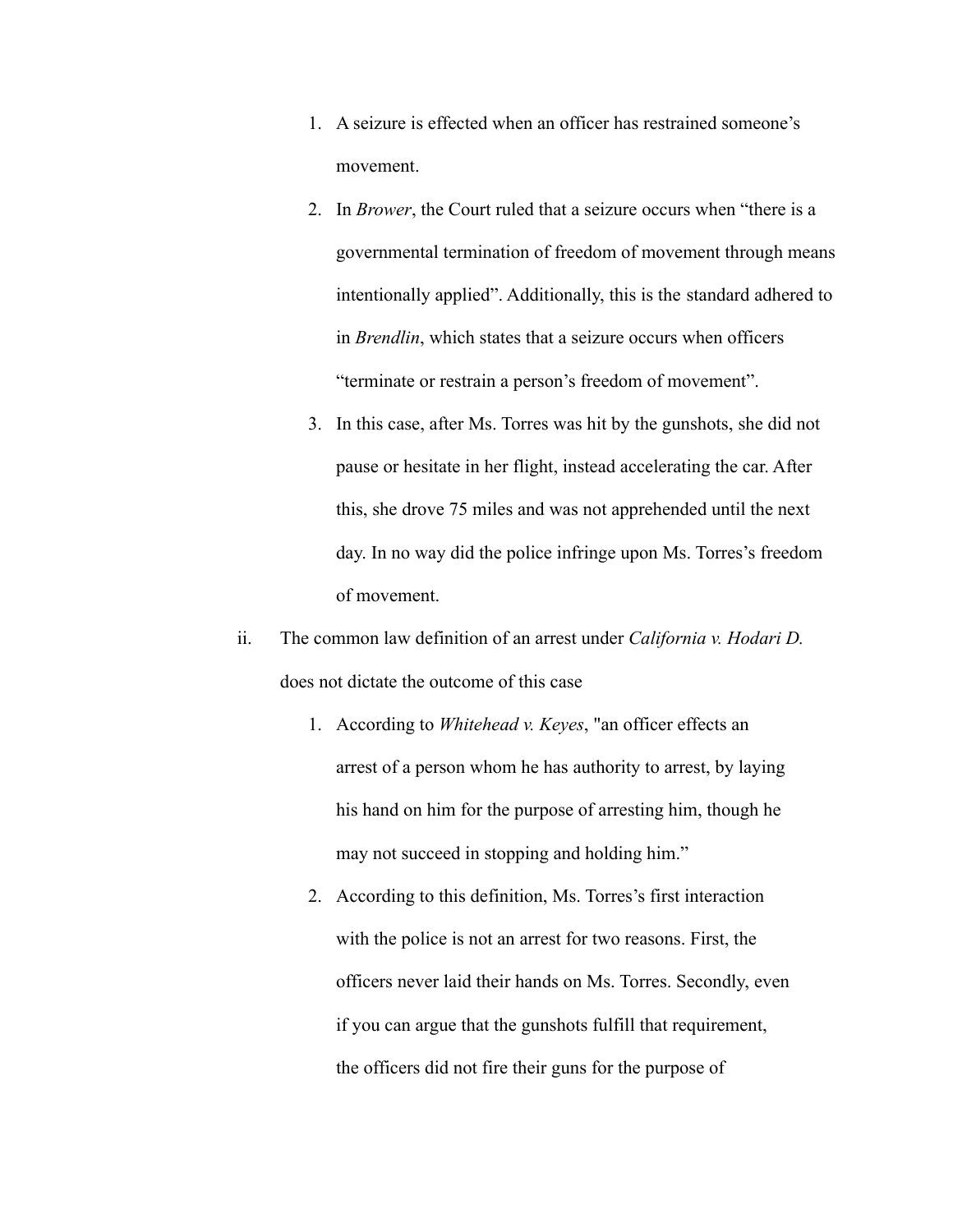arresting Ms. Torres. They fired their weapons in self-defense because their safety was threatened by Ms. Torres's unpredictable actions.

- 3. Yes.
- 4. Justice Scalia stated that "at [common](https://en.wikipedia.org/wiki/Common_law) law, the word connoted not merely grasping, or applying physical force to, the animate or inanimate object in question, but actually bringing it within physical control." This definition falls under the category of seizures by the 4th amendment. Common law arrest requires that physical control, not just physical harm, is needed for a seizure to be enacted. Torres was able to leave, making her not seized under the 4th amendment.
- 5. Though it is argued in the dissent by Justice Paul Stevens that seizure takes place when an officer conveys a citizen is not free to leave, a citizen could be unsure of this. Torres was under the influence of methamphetamine and the officers were out of uniform, which caused her to believe she was being carjacked. It was not clear to her that she was not free to leave from officers even though the shots they fired were meant to convey this message.
- iii. The original intent of the Fourth Amendment does not apply to this case
	- 1. The original public meaning is that there must be evidence to suggest there is a valid reason to search or seize.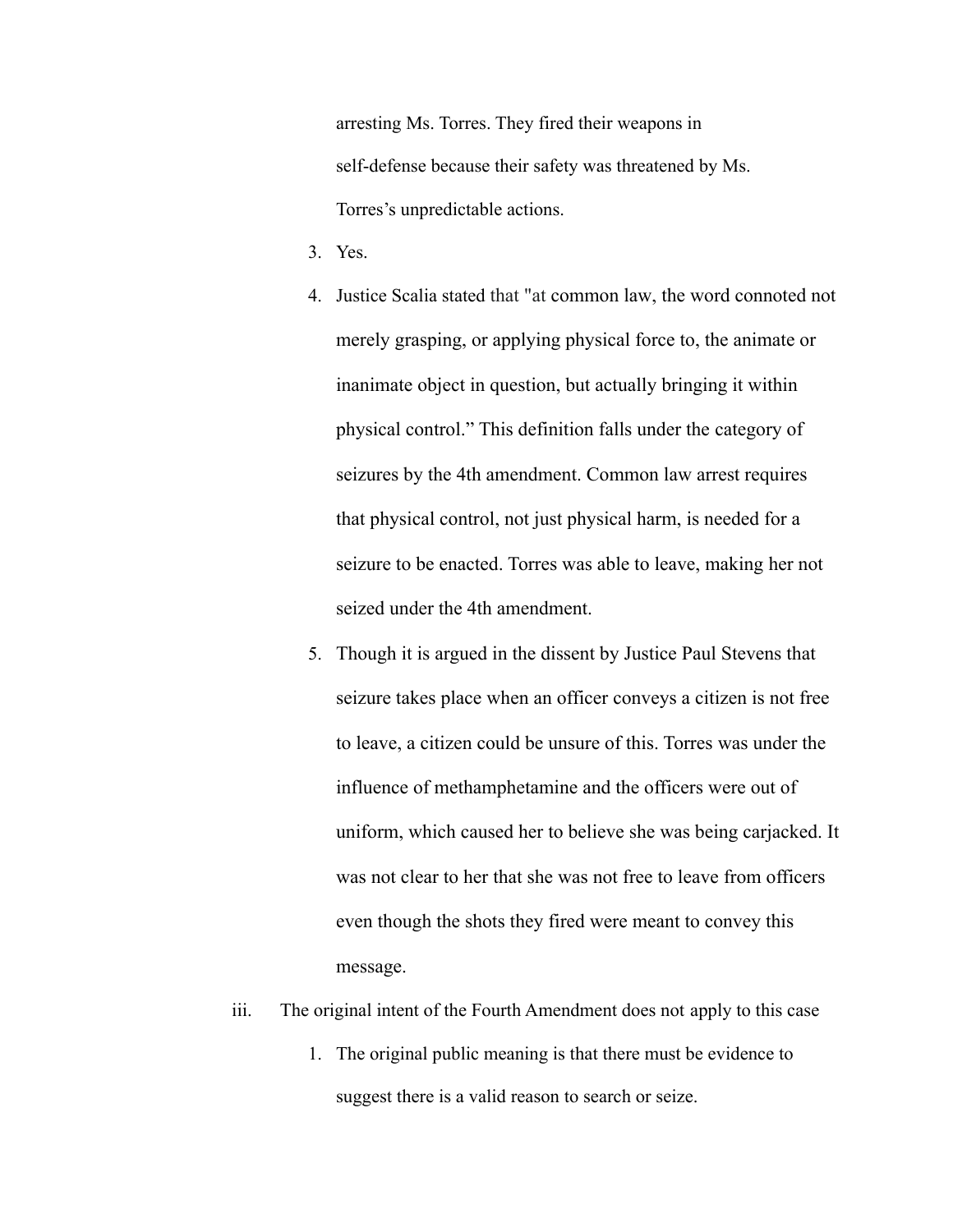- 2. The phrase "unreasonable seizures" of the 4th amendment is repeated again in the Massachusetts Declaration of Rights. It states "Every subject has a right to be secure from all unreasonable searches, and seizures of his person, his houses, his papers, and all his possessions." This original understanding lacks the reasonableness tests created in later precedents, but using the Virginia Declaration of rights, evidence is needed for a reasonable search.
- 3. It states, "[G]eneral warrants, whereby any officer or messenger may be commanded to search suspected places without evidence of a fact committed, or to seize any person or persons not named, or whose offence is not particularly described and supported by evidence, are grievous and oppressive, and ought not to be granted."
	- a. The original interpretation of the 4th amendment suggests it to be egregious to seize without proper evidence. In this case, there was clear evidence of use of an illegal substance to the officers, making the officers actions acceptable under the 4th. As long as there can be provided this evidence, it is a reasonable search or seizure. Evidence was provided in this case of Torres's furtive and aggressive movements. Though there was no physical evidence of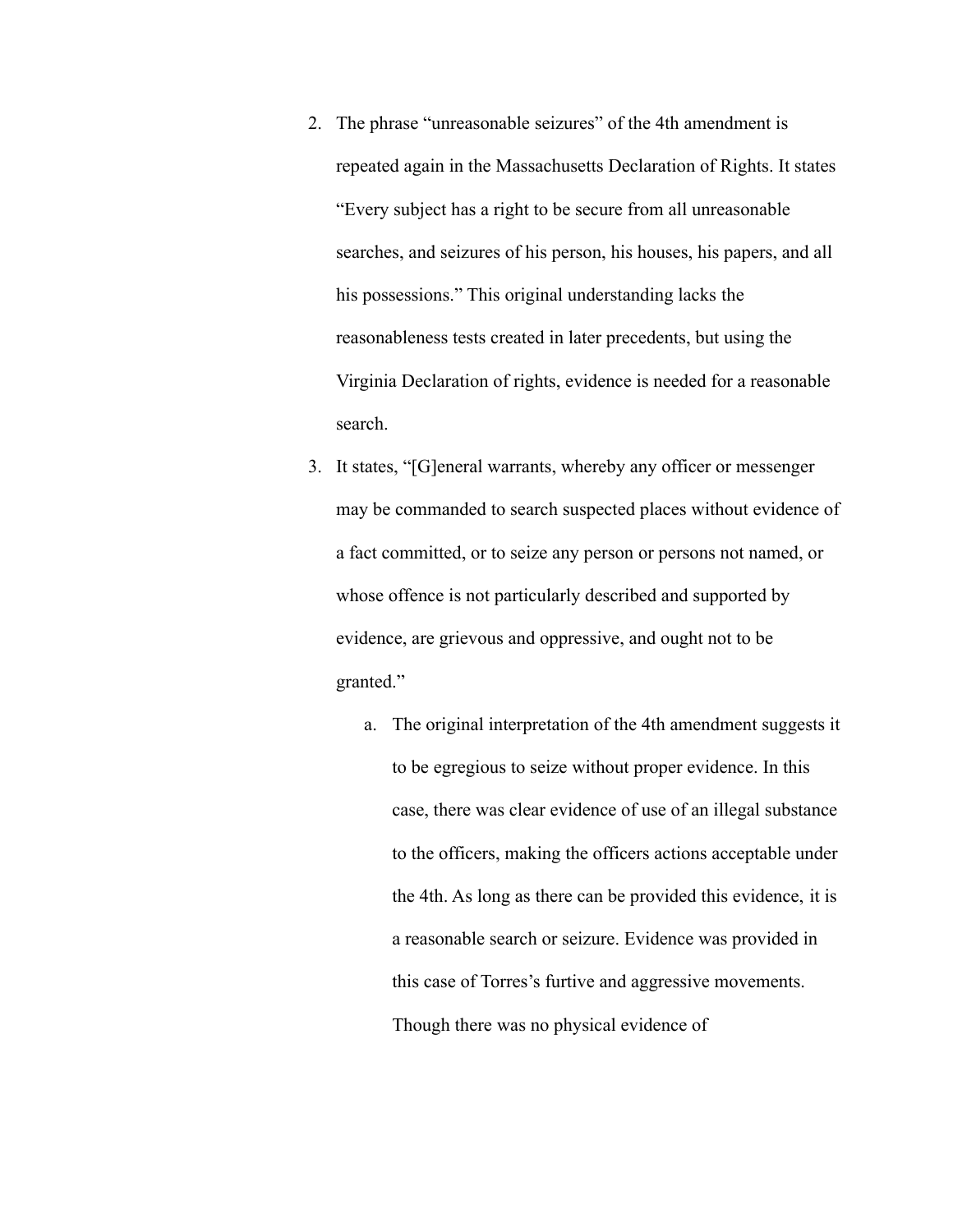methamphetamine itself, her erratic movements were evidence enough.

b. Even if a seizure did occur, the officers' actions were objectively reasonable

When Torres put the car in drive, Officers Madrid and Williamson were in close proximity to the car. Officer Williamson was situated directly between Torres's car and another parked vehicle. Officer Madrid was standing directly in front of Torres's front tire. Because of their locations and Torres's addled mental state, unpredictable behavior, and refusal to submit to their authority, the officers thought their lives were in danger. They believed the only way to ensure their safety would be to shoot at Torres.

In *Graham v. Connor*, it is stated that an officer's actions should be evaluated from a standard of reasonableness. However, *Graham* states their actions should also be evaluated with the knowledge that the officers had in the split-second when they had to react. At this moment, the officers knew that Ms. Torres was high on drugs, and making "furtive" and "aggressive" movements. They knew that, even after they identified themselves as police, Ms. Torres was uncooperative. And they knew that Ms. Torres put her car into drive and that she would be able to use the car as a weapon against them. With this knowledge, their actions were reasonable. For the officers to not take action against Ms. Torres would be to ask them to unnecessarily risk their safety. *Terry v. Ohio* recognized that it would be unreasonable to force officers to take such risks.

Additionally, *Graham* gives a list of factors that should be taken into account when determining the reasonableness of an officer's actions. One of these factors is whether the suspect poses a threat to the officers or to others. Ms. Torres was a threat to the officers, but also to others around her. She clearly wasn't thinking properly, and the officers had no way of knowing if she would use the car as a weapon against a civilian. Even if this was not her